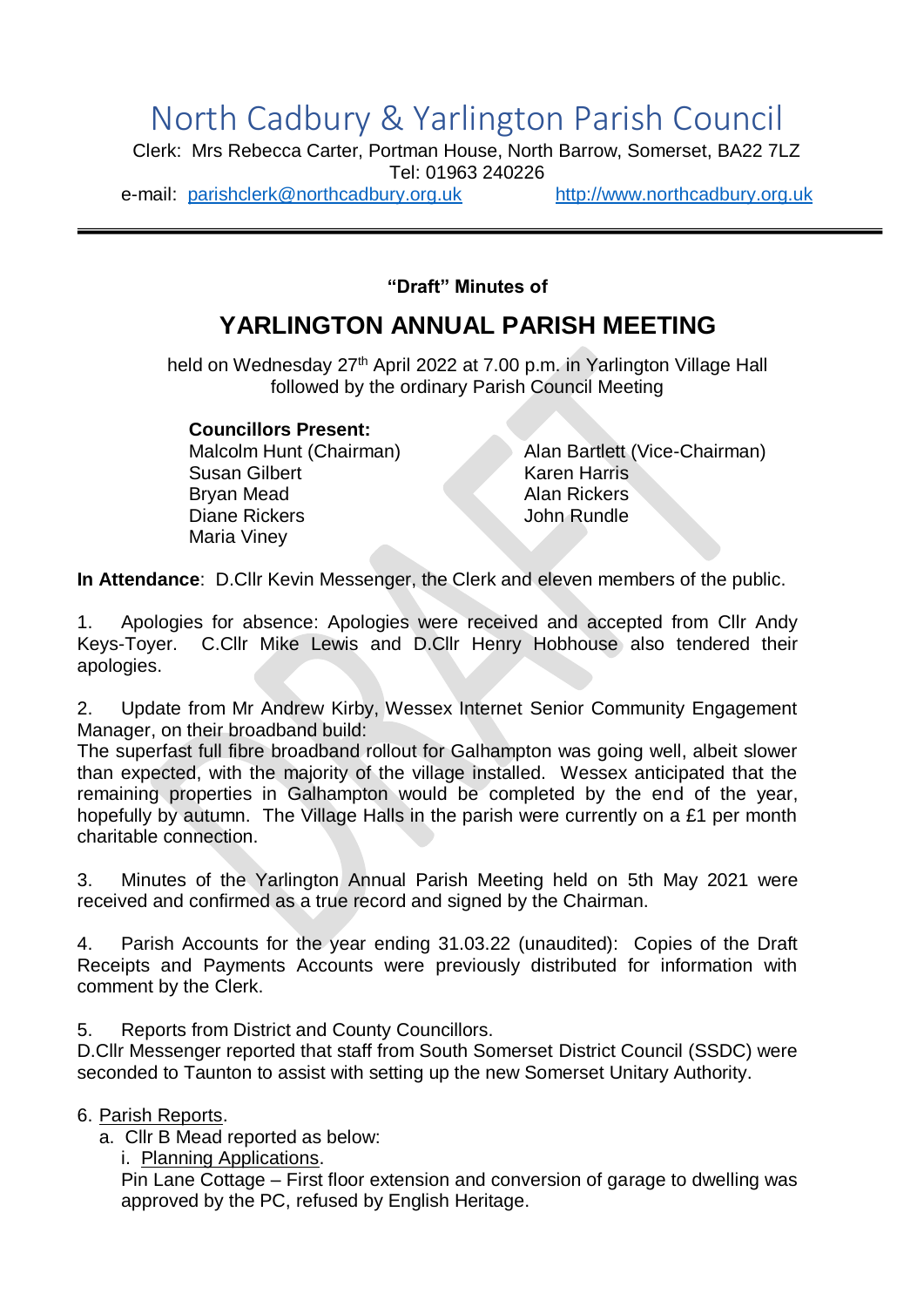New Park Farm bungalow – Removal of agricultural tie was approved by the PC, later withdrawn by the applicants.

Manor Farm Cottage – Removal of agricultural tie and rear extension was approved by the PC.

Cheese House, Pound Lane – Single story extension was approved by the PC.

ii. Highways. Potholes seem to appear within the parish faster than they are being filled. The badger set in Corkscrew Land is still active.

b. St Mary's Church, Yarlington.

Cllr Mead read out the report on behalf of M C Leavold, Secretary to Yarlington Parochial Church Council (PCC):

"Services were again suspended at the start of January as we went into the 3rd Lockdown. However, a service was recorded in the church in March as part of the Team recording and sending the videos out from all the churches for us to follow.

Easter Day was held outside in the churchyard on a beautiful day.

The APCM was held on the 17<sup>th</sup> May when we could all meet in church.

Over the summer, Open Gardens around Yarlington, for the villagers, raised a total of £587 which was split equally between the Church and the Village Hall. A successful and enjoyable way to raise money, which we hope to continue.

There were 2 separate christenings during September.

The new flooring which is needed, especially under the pews, took a couple of steps closer with a consultation meeting about what we can put down which lead to a core sample being taken to establish how deep the cement layer is at present, and what thickness of screed will be needed. The project remains ongoing.

It was wonderful to have a Harvest service, and a Carol service for Christmas in the church with the organ."

c. Yarlington Village Hall.

Cllr Mead read out the report on behalf of John Parry, Treasurer:

"The Hall was rebuilt in 2013, since then it has been used regularly for many activities both for the village and surrounding areas. With its use it became more apparent that the kitchen area needed more space and better facilities.

With the Covid outbreak being indoors was not an option for many, so it was decided to roof the patio area, funding for this was facilitated by the Parish Council (many thanks for this) and the balance to complete the patio area was made from Hall funds. It is due to be completed by the end of May 2022.

The extension of the kitchen and upgrade of equipment is in hand, plans drawn up and quotes received, funding grants are being applied for prior to any contracts signed. It is hoped to have this completed by the end of June 2022.

The Hall is also now connected to Wessex Internet."

d. Cllrs B Mead and M Viney Annual Report for Yarlington Parish:

"The pandemic took its toll, Yarlington rallied as a community, supporting each another in difficult times, of equal importance, accepting the need to work with others, in partnership for the common good of our community now and in the future.

This year has seen changes in council representation at North Cadbury Parish Council. Roger House stood down having played an active part in the village for many years including most recently as a Councillor. We thank him for all his contributions to council matters, the wealth of knowledge that he brought to meetings linked to his local knowledge and understanding of rural community life. We wish him and Sue every happiness and good health in the future.

Maria Viney was co-opted onto the Council in June 2021. It came at a time when the village was in dialogue with Emily Estates and its planning proposal for Yarlington Lodge. At the Site Meeting linked to this particular application, she was asked to undertake a role liaising with Emily Estates on behalf of the village. To date, this has been productive in terms of consultation and feedback of information between the relevant parties; Emily Estates, Villagers and the Council and we look forward to this relationship growing in the coming years.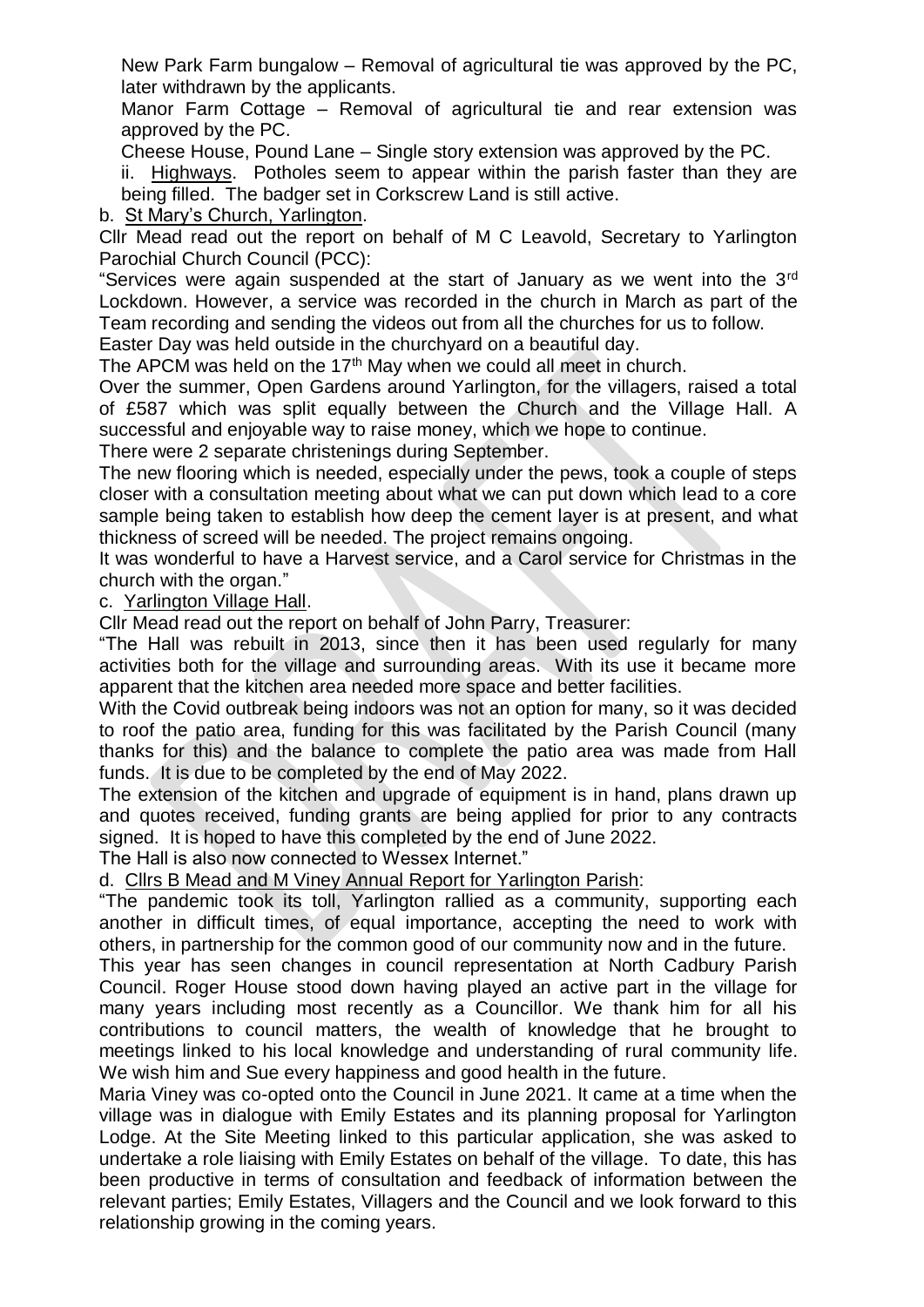i. Emily Estates: Yarlington Lodge. Previously, Yarlington was resistant to the proposals submitted by Emily Estates for the change of use to Yarlington Lodge and was sceptical about the way forward. However, following the withdrawal of the original plans and in particular the Wedding Venue Development, Emily Estates Planning Application took these concerns into account, the submission is now for three high end Holiday Rental Properties.

Emily Estates invited the village to view the proposed revised plans and the Open House was well attended. We were able to ask questions and give our views. Following the Consultation, the Village met for a Coffee Morning and informal discussion regarding the proposed plans, leading to the summative document. This was presented at the Planning Site Meeting and subsequent meetings then followed to address the points raised with Emily Estates prior to the Planning Application.

In conjunction with the application and the proposed change of use, a future item for development will be the discussion with Emily Estates about maintaining the number of residential dwellings in the village, to ensure the community continues to thrive alongside Emily Estates business model. The idea of creating further residential dwellings will form part of the discussion about Manor Farm and to date Emily Estates have expressed support in principle.

ii. Emily Estates: Manor Farm, Yarlington. This year has seen the sale of Manor Farm, and the sad loss of a prominent local farming family with links to the village which spanned generations. The village wishes the House family good health and every happiness in their new homes and lives.

Alongside the sale of the farm, the village has seen the sale and movement of livestock and machinery, and with the buildings now empty we await a new purpose for the site and to see what the future will hold for the farm and the village.

In conjunction with the planning application for Yarlington Lodge, Emily Estates appreciated the concerns expressed by the village regarding the loss of residential dwellings and in terms of the farm a further three dwellings exist and we await news of the proposed plans. In recent weeks it has been good to see livestock returning the Yarlington Sleights, the British Whites now accessing two fields and come the summer we await news of future plans for the farm.

iii. Emily Estates: Proposed new Wildlife and Fishing Pond North of Crockers Hill. The field that lies behind the Village Pond is bordered on two sides by two streams, much of the land is in essence a potential wetland. Emily Estates have approached the village with a proposal to create two ponds in part of the space, a feeder pond and a larger trout pond that will be for the guests at the Newt and the Farmyard. The River Cam will flow through the ponds before continuing its existing path out of the village. All members of the village have been encouraged to participate in discussion and Emily Estates have noted the comments submitted particularly regarding the desire to access to the area and concerns about the water flow rates while works are undertaken and ensuring that upon completion levels, water levels remain up stream as well as through the village. As a part of this proposal, existing vegetation will be thinned where appropriate and sympathetic replanting undertaken.

iv. Emily Estates: Platinum Jubilee. Yarlington has for many years used the ground beside the pond for village gatherings. The pandemic has meant that events like the Fringe have not happened. However, this site and the village pond have provided a green space that some have enjoyed during these difficult times; locals and walkers alike. This year has seen further planting around the pond and a Yarlington Mill tree in the green space. The village thanks Emily Estates for allowing the village to use this traditional green space to facilitate its Platinum Jubilee celebrations later this year.